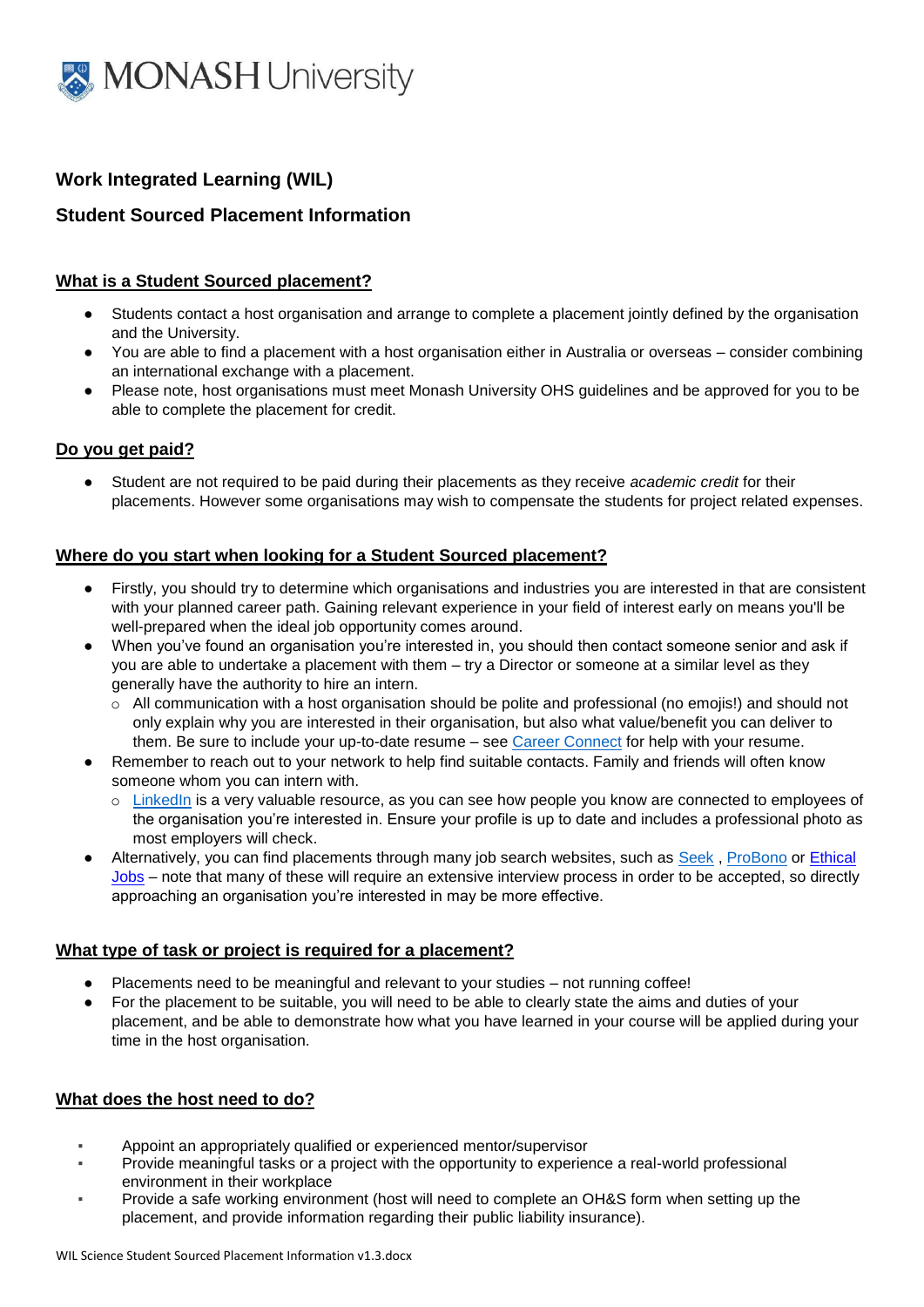

- You can also advise a host that "Monash University has a Personal Accident Insurance Policy which provides capital, medical and loss of income benefits for all currently enrolled Monash University students".
- Provide minimum placement hours based on the unit requirements– to be determined before placement

|                 | <b>Faculty of Science</b><br>Undergraduate | <b>Master of Environment and</b><br>Sustainability | <b>Master of Financial</b><br><b>Mathematics</b> |
|-----------------|--------------------------------------------|----------------------------------------------------|--------------------------------------------------|
| 6 Credit Point  | 120 hours                                  | N/A                                                | N/A                                              |
| 12 Credit Point | N/A                                        | 144 hours                                          | 180 hours                                        |
| 24 Credit Point | N/A                                        | N/A                                                | 360 hours                                        |

#### **Minimum Numbers of hours required (to satisfy unit requirements)**

\*Confirm the actual work days in order to calculate hours/days. Most organisations do not work Saturdays and Sundays.

**There is NO obligation for hosts to** set assignments for students. Assessment is arranged by the Faculty. Students may seek advice from the host around their assignments, but there is no obligation for hosts to be involved in academic assessments. Hosts will be asked to complete a mid-way and end of placement survey.

## **The forms you will need to provide:**

**Placements in Australia require you to complete the Student Placement Pack which includes:**

- **a) Student Placement Agreement and OHS Form**
- **b) Remote Working Arrangement form (if any part of your placement is working remotely/working from home)**
- **c) Student Acknowledgement (Onshore)**
- The **Student Placement Agreement and OHS Form** must be completed by the host before you submit your application. If any of your placement is going to be complete remotely/working from home, the host must complete the Remote Working Arrangement form too. **Please ensure all documentation is completed correctly and signed before submitting.**
- The Student Acknowledgement form must be signed by you before you submit your application.
- When you have completed the documentation below please upload via In Place:
	- a. Student Placement Agreement and OHS Form
	- b. Student Acknowledgment form
	- c. Course Advice: WIL Eligibility Form
	- d. For ENS5930 applications only: you will need to submit WIL Internship Proposal form ENS5930. The form must be signed by your Director of Program

## **Host Organisation Details**

If you are applying for Student Sourced placement, you will need to provide responses to the questions below about your host organisation and your proposed placement via In Place.

- 1. Host organisation name and contact details
- 2. ABN (Australian Business Number)
- 3. Supervisor name
- 4. Host organisation address location of your placement
- 5. Host supervisor email address